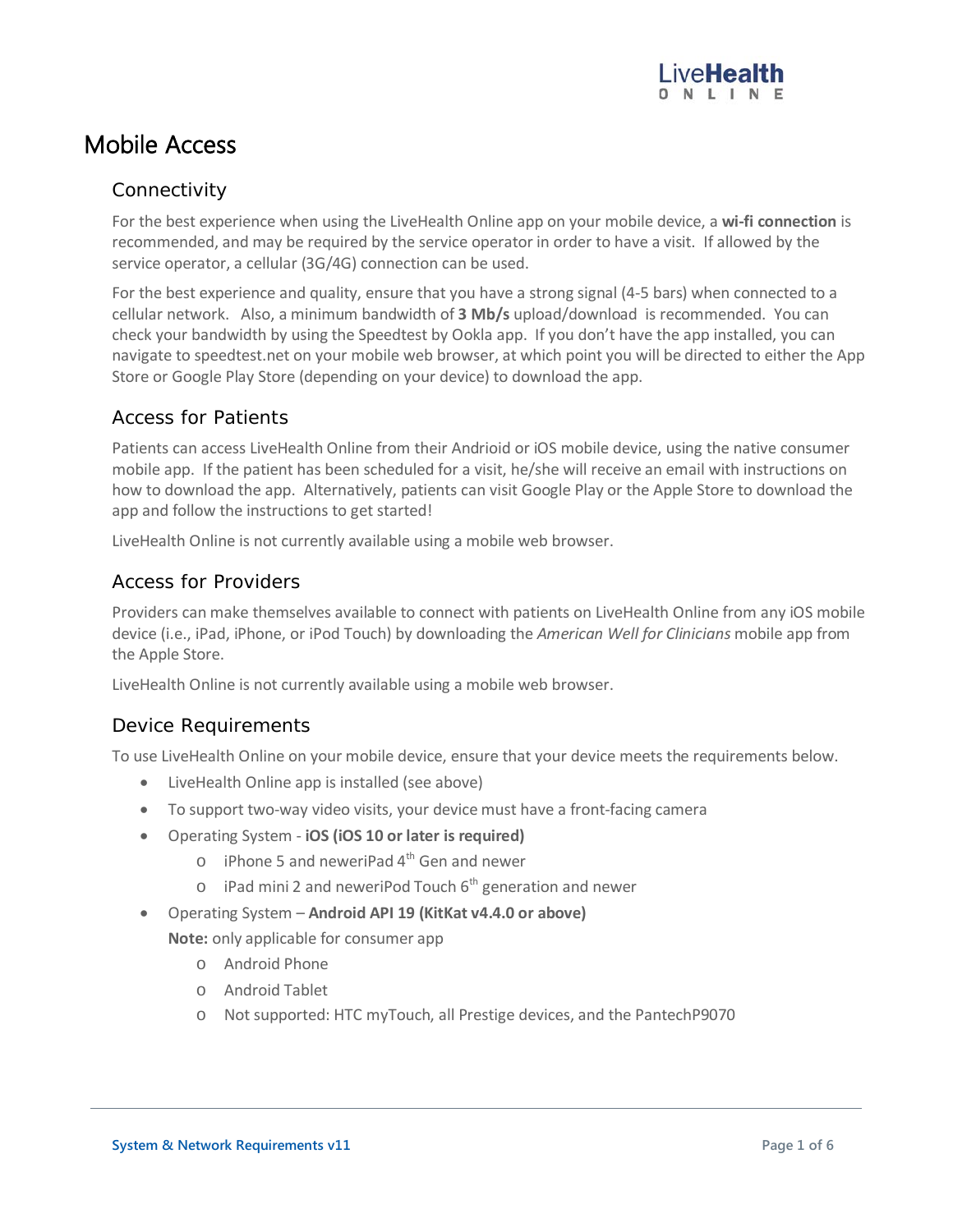## Web Access (PC/Mac/Laptop)

#### **Connectivity**

To test your internet connectivity, click the "Test My Computer" button in the primary navigation bar, and follow the on-screen instructions. For the best experience when using LiveHealth Online on the web, highspeed broadband Internet access (e.g., cable, DSL) is recommended. For the best experience, a minimum bandwidth of **3 Mb/s** upload/download is recommended.

#### Browser Requirements (Patients and Providers)

LiveHealth Online can be accessed from the web using any of the browsers listed below. Both JavaScript and Cookies must be enabled in the browser settings.

*Google Chrome (latest version recommended; one version prior supported)* Visit: <http://www.google.com/chrome> *Mozilla Firefox\* (latest version recommended; one version prior supported)* Visit: <http://www.mozilla.org/en-US/firefox/new/> *Microsoft Internet Explorer (PC ONLY: minimum v9.0; maximum v11)* Visit: <http://windows.microsoft.com/en-US/internet-explorer/products/ie/home>

*In order to support TLS 1.1 and TLS 1.2, Windows 7 or newer is required. Review the Enabling TLS 1.1 and TLS 1.2 in Internet Explorer article to enable TLS 1.1 or higher encryption. Windows Vista and older operating systems, such as Windows XP, are not compatible with TLS 1.1 or higher encryption.*

*Safari (Mac ONLY: latest version recommended; one version prior supported)* Visit: <http://www.apple.com/safari/download/>

#### Video Recommendations

Users will be required to download the enhanced video client prior to starting a visit. This can be performed during the "Test My Computer" exercise. Otherwise, users will be prompted to download the client before the visit begins. To help reduce the risk of video issues, ensure that there is no conflicting software running in the background that can cause issues with enhanced video. This includes other applications that may try to use your webcam (e.g., WebEx, GoToMeeting, Skype, etc.). Be sure that you have completely quit or exited out of any of these applications prior to starting your visit.

If you experience issues with your video connection and you are on a managed network, contact your network administrator to ensure the network is configured correctly to allow enhanced video to operate.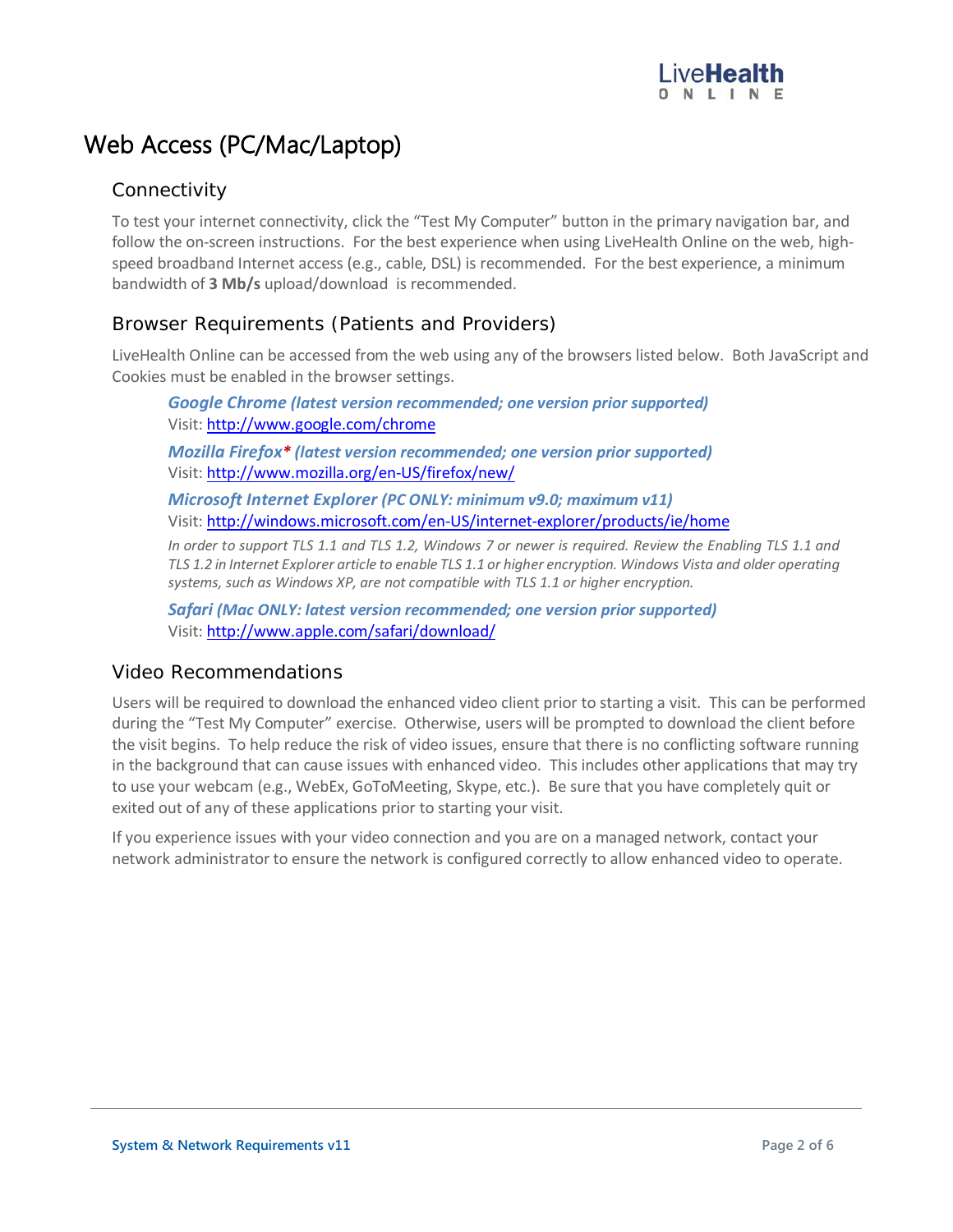

#### Computer Hardware/Software Requirements

For access via the web, ensure that your workstation meets the requirements below.

- **Operating Systems:**
	- o **Windows**: 7, 8, and 10
	- o **Mac**: OS X 10.6 "Snow Leopard" or later (Intel CPUs only)
	- o NOTE: Linux OS (including Chromebook devices) are not supported
- **Processor:** 2 GHz Intel Core 2 Duo or equivalent.
- **Memory:** 2 GB or more
- **Hard Disk:** 40 MB or more free space
- **Adobe Flash Plug-In** v10.1 or greater installed
	- *\** Firefox users must have the latest version of Flash installed. Visit the following website to check for the latest version available[: http://get2.adobe.com/flashplayer/](http://get2.adobe.com/flashplayer/)
- **Adobe Reader** 7 or greater installed
- **Camera/Video**: The telehealth solution will work with most built-in or external USB webcams. For ideal video quality, it is strongly recommended to use a high-definition web camera that supports 720p30 and higher.
	- o **Recommendation/User Choice**: Microsoft Lifecam [\(https://www.microsoft.com/accessories/en-us/webcams\)](https://www.microsoft.com/accessories/en-us/webcams)
- **Audio (microphone and speakers)**: For ideal audio quality, it is strongly recommended that an external microphone and speakers (or speakerphone device) with integrated echo cancellation is used. Even if you have a microphone that is built-in to your PC or webcam, these microphones may result in choppiness and poor quality of audio for broadcasting your voice to the other party.
	- o **Recommendation/User Choice**: Phoenix Duet PCS or Executive [\(http://www.phnxaudio.com/duet/\)](http://www.phnxaudio.com/duet/).
- **Monitor/Screen Setup:** For providers who are documenting in their existing EMR/EHR system, a dual monitor setup is preferred. This will allow the EMR/EHR system to be used on one of the monitors, while viewing the patient video in the other monitor. Alternatively, if dual monitors are not an option, a single monitor can be used. If using a single monitor, the monitor should be large enough in size (**21.5" with 1080p HD minimum**) to allow for the patient video window and the EMR/EHR system window to exist side-by-side, with minimal or no overlap. The minimum size of the video window is 740 X 550.
	- o **Recommendation/User Choice:** 27" 4k monitor(s) with UHD support (for most accurate color rendition and long term support for emerging standards)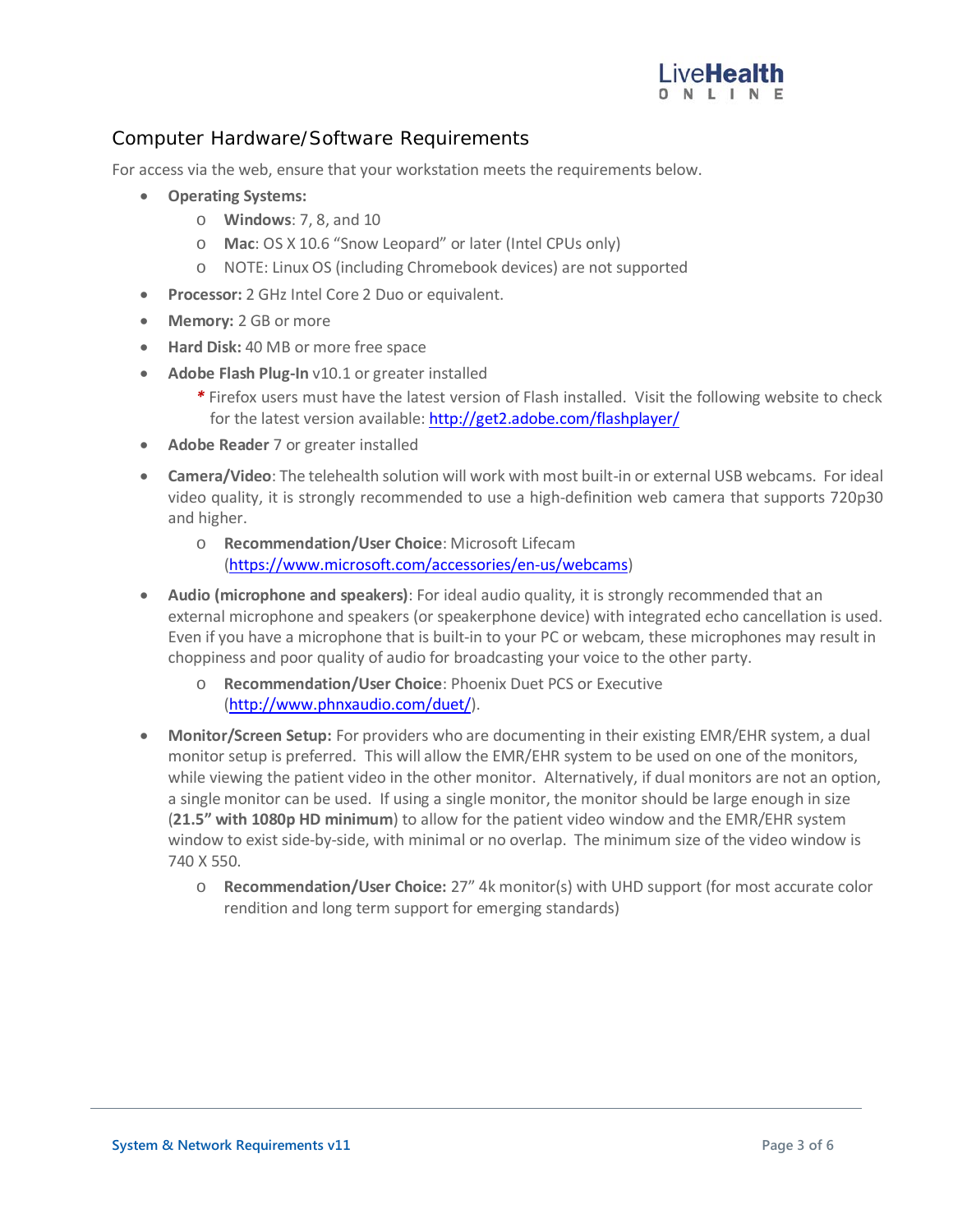

#### Computer Settings

**Multiple Accounts:** If multiple users have logins on the same workstation, each user must log off when finished using the workstation (as opposed to just staying logged in and switching users).

**Sleep / Power Save Mode:** Workstations should be configured so that they do not go to sleep or into Power Save mode. This can result in network connectivity issues until the machine is rebooted.

#### **Anti-virus Software**:

- Certain anti-virus software may interfere with video and audio connection. If you notice less than ideal conditions in the video or audio (e.g., audio choppiness), anti-virus software may be interfering. Try disabling the anti-virus software prior to conducting a visit. If you are using a company-issued computer, check with your IT department to ensure that the anti-virus software on your local workstation is set up correctly.
- Corporate network anti-virus programs running on user workstaions need to be configured to whitelist the American Well enhanced video client executable (AmericanWellVideo.exe). The whitelist configurations may need to be updated every time there is a software/version update to the American Well platform, since each update may change the unique hash value for the executable. Alternatively, clients can whitelist using American Well's digital signature. Using this approach, clients' whitelist configurations may only need to be updated annually, as American Well changes the signing certificate.

### Kiosk Access

- To ensure sufficient video quality, a wired internet connection is required.
- A minimum bandwidth of 5 Mb/s download / 1 mbps upload is required if line will not be shared with other users; the kiosk should be connected as broadband.
- If kiosk line will be shared, **5 Mb/s** download and **5 Mb/s** upload is strongly recommended for optimal user experience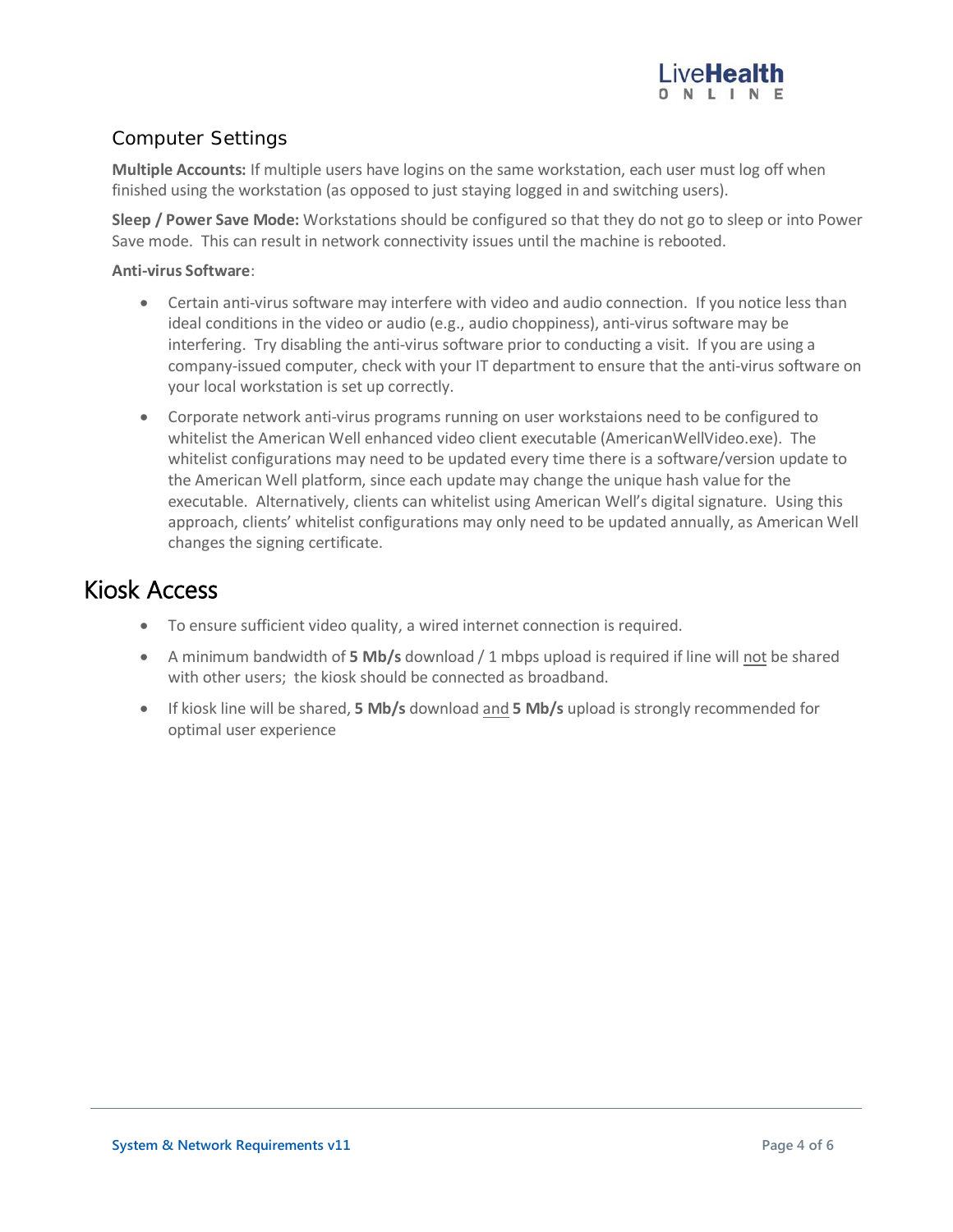

# Port Access & Network Connectivity

When accessing the service on a managed network, such as a corporate office, please coordinate with your network administrator to ensure that communication with the following URLs and ports are open:

- https://startlivehealthonline.com
- https://reports.startlivehealthonline.com
- https://demo3.myonlinecare.com
- https://dnd47qal56mnp.cloudfront.net/
- https://evclient.americanwell.com/
- https://\*.lookercdn.com/
- https://maintenance.myonlinecare.com/
- https://amwell.speedtestcustom.com/

| <b>Port</b>                      | <b>IP Addresses</b><br><b>&amp; URLs</b>                                               | <b>Specification</b>                                         | <b>Details</b>                                                                                                         |
|----------------------------------|----------------------------------------------------------------------------------------|--------------------------------------------------------------|------------------------------------------------------------------------------------------------------------------------|
| TCP Port 80                      | 207.211.42.230-235                                                                     | HTTP: Outbound to<br>Portal                                  | <b>Enhanced Video</b><br>Client version<br>compatibility check<br>to Server                                            |
| TCP Port 443                     | 207.211.42.230-235                                                                     | HTTPS: Outbound to<br>Portal                                 | <b>Enhanced Video</b><br><b>Client SSL connection</b><br>for Vidyo Portal<br>authentication and<br>for VidyoProxy Mode |
| TCP Port 8443                    | 207.211.47.129<br>(https://speedtest.myonlinecar<br>e.net/speedtest/)<br>70.42.136.171 | TCP: bandwidth test<br>traffic                               | <b>Browser Client to</b><br>server bandwidth test<br>application messages                                              |
| <b>TCP Port 17992</b>            | 207.211.42.230-235                                                                     | <b>EMCP: Outbound to</b><br>Portal                           | Proprietary<br>formatted control<br>messaging for Client<br>connection to Vidyo<br>Manager                             |
| <b>TCP Port 17990</b>            | 207.211.42.230-235                                                                     | SCIP: Outbound to<br>Portal & Router                         | Proprietary<br>formatted control<br>messaging for Client<br>connection to Vidyo<br>Router                              |
| <b>UDP Ports:</b><br>50000-65535 | 207.211.42.230-235                                                                     | RTP/sRTP/RTCP: Bi-<br>Directional to and<br>from VidyoRouter | A/V media stream<br>from clients (6 ports<br>per client). RTP and<br>RTCP pair for each<br>audio and video<br>stream   |